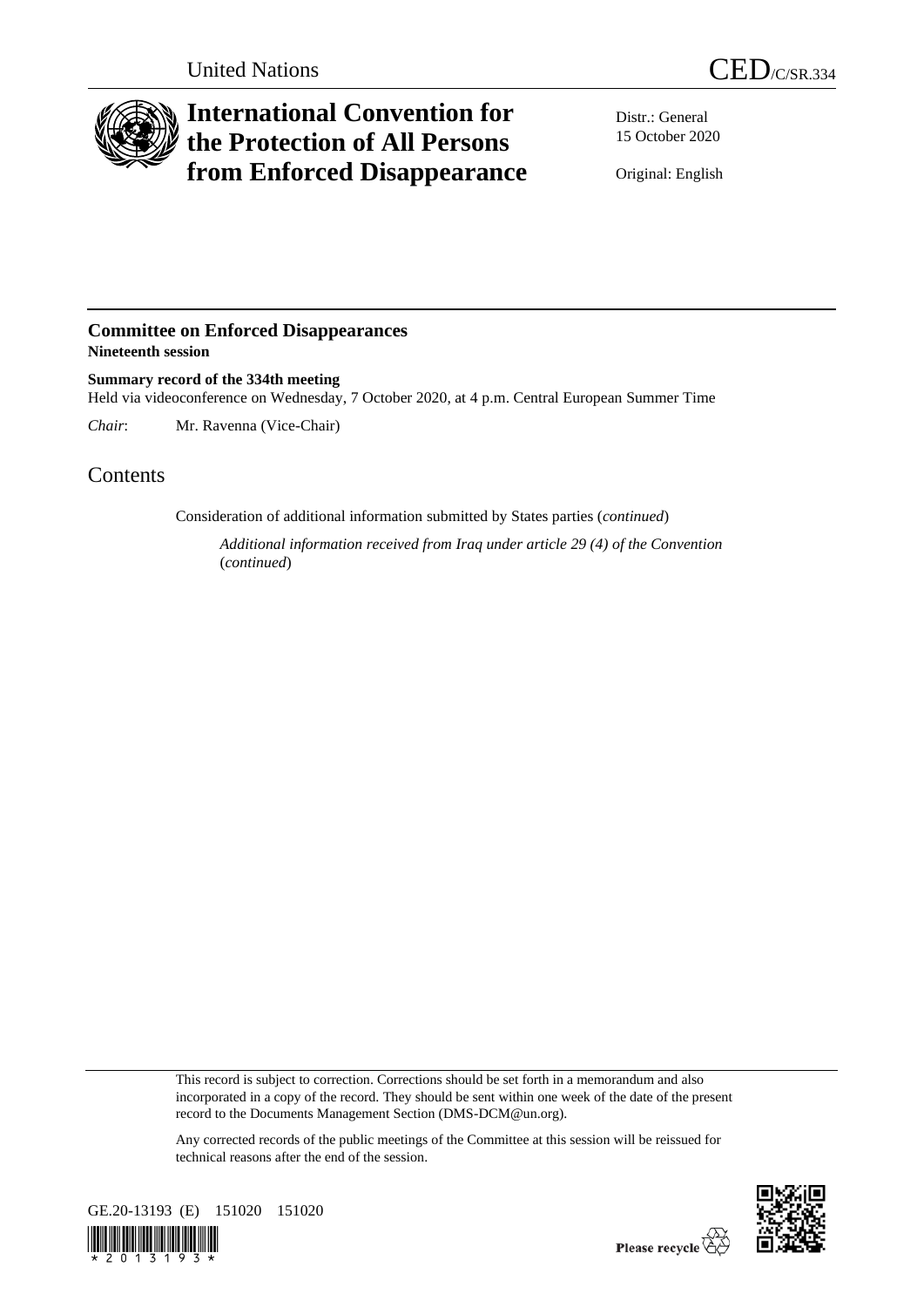*The meeting was called to order at 4 p.m.*

## **Consideration of additional information submitted by States parties** (*continued*)

*Additional information received from Iraq under article 29 (4) of the Convention*  (*continued*) [\(CED/C/IRQ/AI/1\)](http://undocs.org/en/CED/C/IRQ/AI/1)

1. *At the invitation of the Chair, the delegation of Iraq joined the meeting.*

2. **Mr. Abdulsattar** (Iraq) said that he wished to assure the Committee of the Government's determination to combat the crime of enforced disappearance, bring perpetrators to justice and search for victims. The Iraqi parliament always consulted with civil society on prospective legislation that had a bearing on human rights and would do so again in the case of the bill on enforced disappearance. A number of bills were currently before parliament but the one on enforced disappearance would have priority. The new section to combat enforced disappearance within the Human Rights Department at the Ministry of Justice would be financed from the Ministry's regular budget. The Ministry pursued requests for urgent action submitted by the Committee in coordination with other State institutions, although its efforts in that regard had been hindered after terrorists from Islamic State in Iraq and the Levant (ISIL) had overrun large swathes of the country. Moreover, it had been established that 71 of the missing persons concerned by the requests were themselves wanted on suspicion of involvement in terrorist offences and included members of ISIL itself.

3. **Ms. Lochbihler** (Country Rapporteur) said that she was concerned by reports that fundamental legal safeguards were not being respected. Specifically, the Committee had received reliable information that persons detained under the Anti-Terrorism Act (Act No. 13 of 2005) were often arrested without a warrant and denied access to a lawyer, and that their relatives were not informed of their whereabouts. She would be grateful if the delegation could confirm whether that was the case and, if so, explain in what circumstances such situations might arise and what measures were being taken to prevent such practices. She would also like to receive updated statistics on the total number of missing persons in Iraq since 1968 and to know how many of them had been subjected to enforced disappearance. The Committee was particularly concerned by reports that between 500,000 and 1 million persons might have been disappeared since 2003, which was far in excess of the 13,000 to 16,000 mentioned in the State party's report containing additional information [\(CED/C/IRQ/AI/1\)](http://undocs.org/en/CED/C/IRQ/AI/1). It would also be useful to know how the different bodies involved in investigating cases of enforced disappearance and searching for missing persons coordinated with one another; what progress had been made in investigating offences of enforced disappearance committed between 1968 and 2003, and those committed after 2003, including offences of enforced disappearance perpetrated by ISIL; and how many cases had been prosecuted and what sentences had been handed down in that connection.

4. Iraq was currently the State in respect of which the highest number of requests for urgent action had been submitted under article 30 of the Convention – 487 as at October 2020. It was regrettable that most of the responses to urgent action requests received from the State party thus far had merely indicated that the name of the person concerned did not appear in official databases and that those responses had provided no specific information about any search and investigation strategies adopted. Could the delegation explain that dearth of information and describe the steps taken to remedy it?

5. **Mr. Ayat** (Country Rapporteur) said that the Committee was concerned by reports that the relatives, friends and representatives of disappeared persons sometimes failed to report them missing for fear of possible reprisals. Some reports even mentioned the use of threats against persons who had brought urgent action requests before the Committee. He wished to know what measures had been taken to prevent such unacceptable situations from arising and to enable victims of enforced disappearance to seek truth and justice without fear.

6. He would be interested to hear about any plans to provide greater resources to the Forensic Medicine Department and to other agencies involved in removing and identifying human remains from the country's mass graves, which were reported to contain the bodies of up to 1 million persons, including suspected victims of enforced disappearance. He welcomed the recent amendments to the Protection of Mass Graves Act (Act No. 13 of 2015),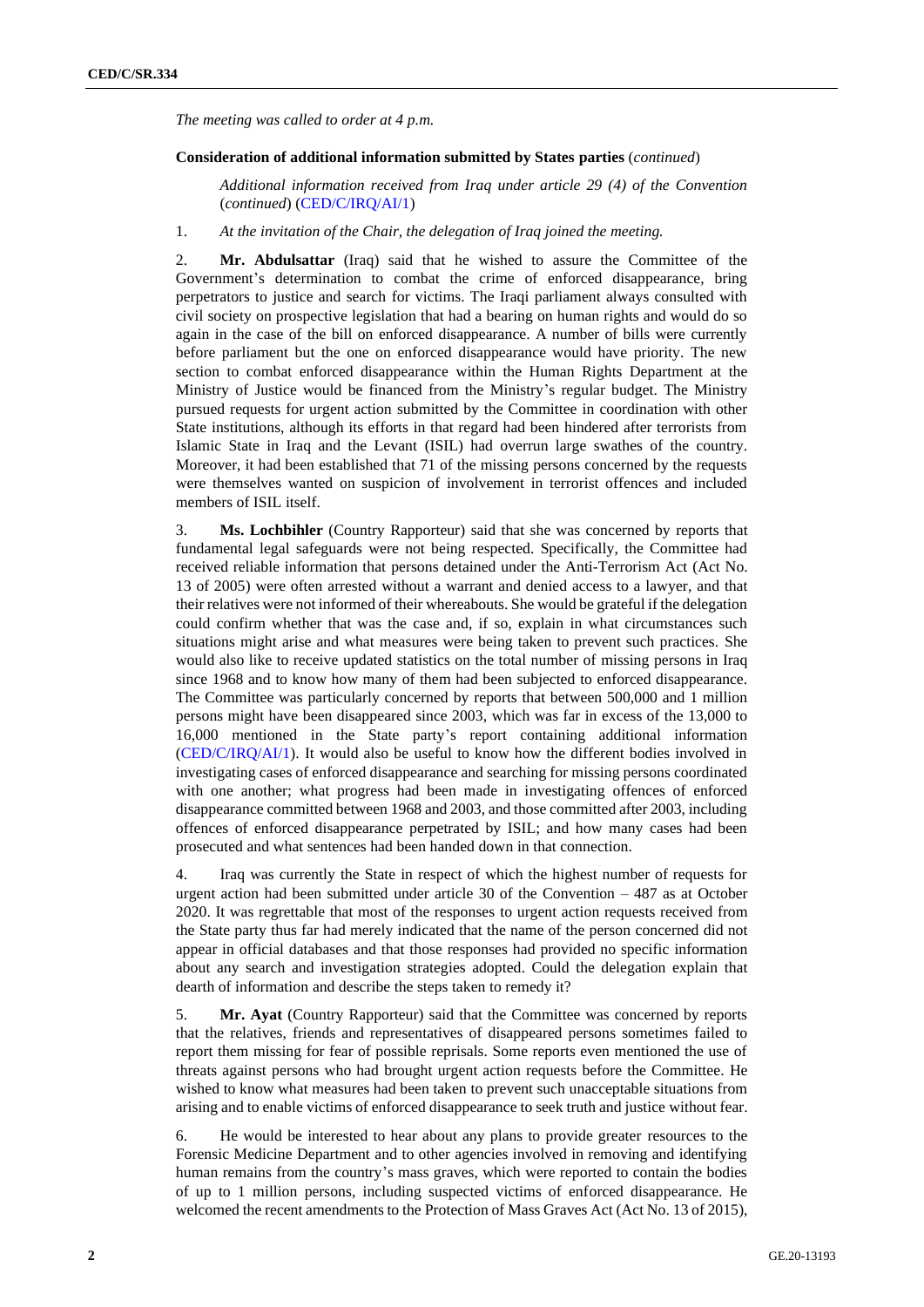which made it applicable not only to the period of the former regime, namely, between 1968 and 2003, but also to the period after 2003. However, the Committee was concerned that those amendments appeared to address only acts perpetrated by ISIL and other terrorist organizations post-2003, and not those committed by government forces, despite allegations that the latter had been involved in carrying out acts of punishment against Sunni Muslims and arbitrary executions of ISIL fighters. Were there plans to further amend the Act so that it also covered acts committed by government forces after 2003? Lastly, he wished to know how the State party was ensuring that investigations into cases of enforced disappearance continued during the coronavirus disease (COVID-19) pandemic, particularly those related to requests for urgent action.

*The meeting was suspended at 4.25 p.m. and resumed at 4.35 p.m.*

7. **Mr. Abdulsattar** (Iraq) said that Act No. 58 of 2017 envisaged fundamental safeguards against threats and intimidation for witnesses, informants and victims in cases of corruption or of terrorism.

8. **Mr. Khalifa** (Iraq) said that he wished to make it clear that criminal courts could not legally sit unless a lawyer was present to represent the accused person. In accordance with instructions issued by the Supreme Judicial Council, the Judicial Oversight Commission, the courts and the Human Rights Division in the Office of the Chief Public Prosecutor were all involved in investigating reported cases of enforced disappearance in areas of the country liberated from ISIL. In most cases, the relatives of the missing persons had reported that their loved ones had been abducted by ISIL. In other cases, intelligence reports pointed to the fact that the missing persons were themselves members of that terrorist group.

9. The Iraqi Supreme Criminal Tribunal had issued definitive rulings in six principal cases of enforced disappearance dating back to the period between 1968 and 2003. As for offences of enforced disappearance committed after 2003, many arrested terrorists had confessed to abducting both civilians and military personnel, whom they had subsequently murdered. The courts had sentenced members of ISIL and other terrorist groups for offences of enforced disappearance and for numerous other crimes. In 2019 alone, 114 cases of enforced disappearance had been resolved. Although a number of judges had contracted COVID-19, the courts were continuing to operate during the pandemic, with due regard for protective protocols. A number of prisoners had even been released as a precautionary measure against the virus.

10. **Mr. Al-Mandalawi** (Iraq) said that the Martyrs' Foundation was the government body responsible for searching for victims of enforced disappearance, excavating mass graves and providing compensation to families. The laws under which it operated were applicable to all missing persons without discrimination and took no account of whether they had gone missing before 2003 or after that date.

11. According to statistics prepared by the Foundation's Mass Graves Affairs and Protection Department, a total of 101 mass grave sites dating back to the period of the former regime had been located across the country. Of those, 80 had been excavated and 21 had not, and the remains of 4,139 persons had been exhumed. Mass grave sites holding the remains of victims of crimes perpetrated since 2003 numbered 105, of which 26 had been excavated and 79 had not, and the remains of 1,729 persons had been exhumed. Thanks to the partnership between the Martyrs' Foundation and the Forensic Medicine Department, the bodies of many of the victims had been identified and returned to their families.

12. The Foundation had only limited human and financial resources, which was affecting operations in a number of its departments. The figure of around 16,000 disappeared persons related to cases documented by the Ministry of Justice that had come to light as a result of reports from citizens. The figure of between 500,000 and 1 million referred to the possible number of victims of the former regime whose fate was still unknown.

13. **Mr. Abid Ghanim** (Iraq) said that, in addressing requests for urgent action, the Ministry of Justice had adopted a strategy that was based on the Committee's guiding principles for the search for disappeared persons. The presumption was always that the missing person was still alive. Responsibility for the search lay chiefly with the Ministry's section for missing persons, which was working to establish a single, unified database of such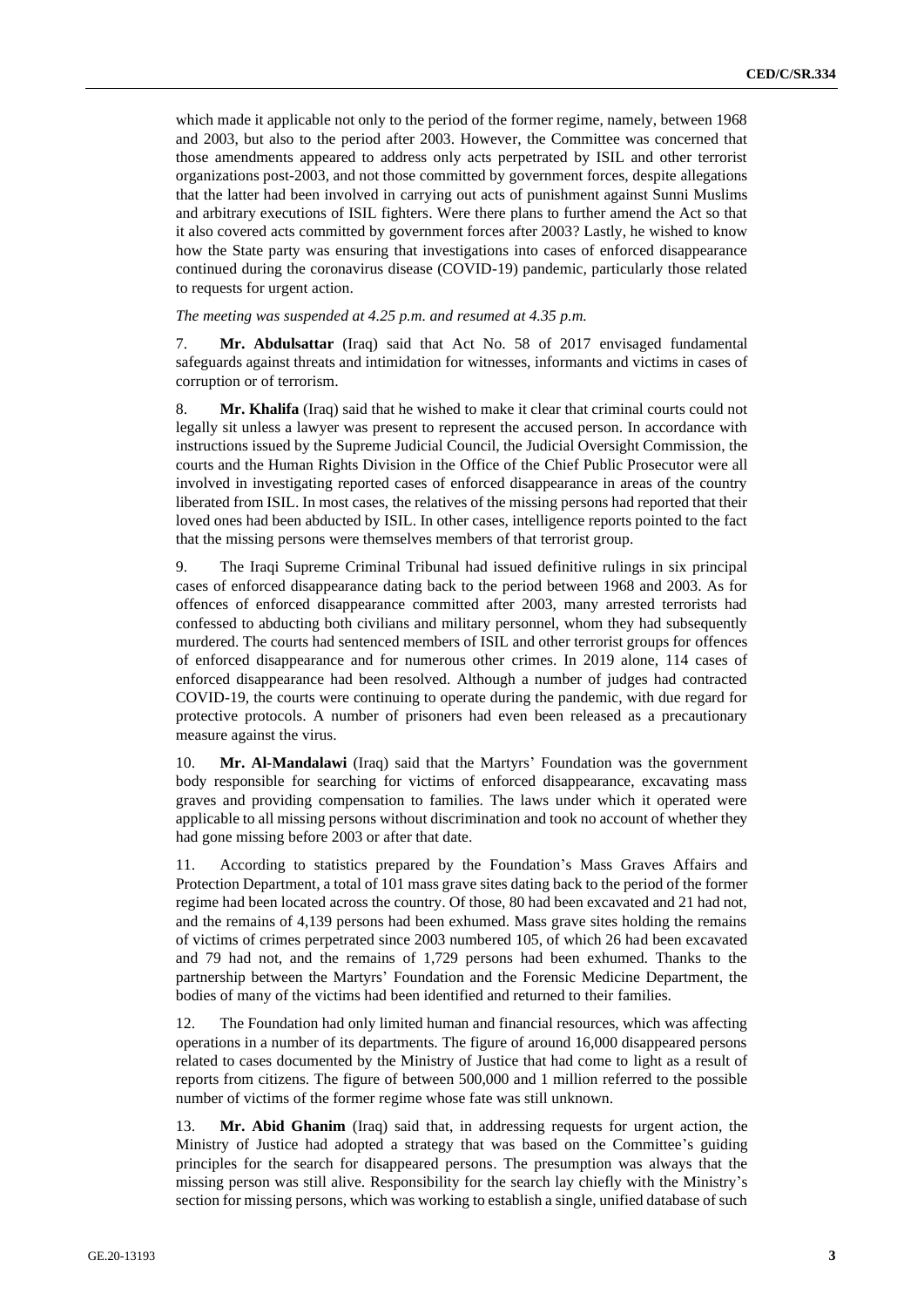persons. Most of the input to the database came from individual reports from citizens, requests for action from the Committee and the Working Group on Enforced or Involuntary Disappearances or from information received from the courts and security agencies. The section determined the veracity of the reports that it received by interviewing the missing person's relatives before referring the matter to an investigating judge. The section also had access to the database of the Forensic Medicine Department. The section's legal division then gathered all the information that it had received regarding the outcome of investigations and the fate of disappeared persons and forwarded it to the Ministry of Foreign Affairs, which transmitted it to the Committee via the Permanent Mission of Iraq in Geneva.

14. **Mr. Ali** (Iraq) said that steps had been taken to address the problems that COVID-19 had caused in prisons. The working hours of staff had been reduced by half in order to limit contact between them and inmates, and crisis units had been set up to oversee the situation in different parts of the country. Health control measures had been put in place, disinfection protocols were being followed, inmates were being given more time in the open air and family visits had been suspended. In addition, new prisons had been opened to relieve overcrowding. In all, 431 inmates, 779 prison guards and 294 administrative staff had contracted COVID-19. A total of 11 inmates, 7 prison guards and 5 administrative staff had died, and 18 inmates, 112 prison guards and 82 administrative staff were still undergoing treatment.

15. **Ms. Lochbihler** said that she had been very pleased to hear that the Ministry of Justice made use of the Committee's guiding principles for the search for disappeared persons and hoped that, in future, responses to requests for urgent action would include specific details about the search for the person concerned. She wished to know how long a person had to be missing before a declaration of absence could be issued and whether her understanding was correct that such a declaration remained valid for three years, after which a death certificate could be issued. It would also be helpful to know under what circumstances a death certificate was necessary in order for a disappeared person's relatives to be able to undertake the requisite administrative formalities. Lastly, she would welcome the delegation's comments on reports that families of disappeared persons suspected of belonging to ISIL could be refused those declarations and certificates.

16. **Mr. Ayat** said that he welcomed the update from the delegation concerning the principle of non-discrimination enshrined in the laws under which the Martyrs' Foundation operated, from which he inferred that those laws would be equally applicable to offences allegedly committed by government forces since 2003. It would, however, be preferable for that applicability to be made explicit, either in the Protection of Mass Graves Act or in a separate law. What was vital was that the State party's legal provisions – in whatever legal text they were enshrined – should be fully consistent with the Convention. The Government should not hesitate to request assistance from the international community in order to achieve that aim.

17. He wished to draw the delegation's attention to the fact that the bill on enforced disappearance used an Arabic term for "disappearance" that was not the same as the one used in the Arabic version of the Convention. Although the meaning was similar, the use of divergent terminology ought to be avoided. Furthermore, article 40 of the Criminal Code should state more explicitly that "following superior orders" could never be used as a justification for the crime of enforced disappearance.

18. **Mr. Teraya** said that he would be interested to learn more about the steps being taken to centralize and unify existing databases of victims of enforced disappearance and about how the information in those databases could be cross-referenced with other data, for example, concerning mass graves.

19. **Ms. Kolaković-Bojović** said that it would be helpful if the delegation could explain the functions of the special commission of the Supreme Judicial Council mentioned in paragraph 34 of the report containing additional information. In particular, she wished to know whether it had a mandate to investigate all cases of enforced disappearance, both those that had occurred between 1968 and 2003, and those that had occurred after 2003; what human and financial resources it had at its disposal; how many investigations it had conducted and what their outcome had been; and how it differed from the committee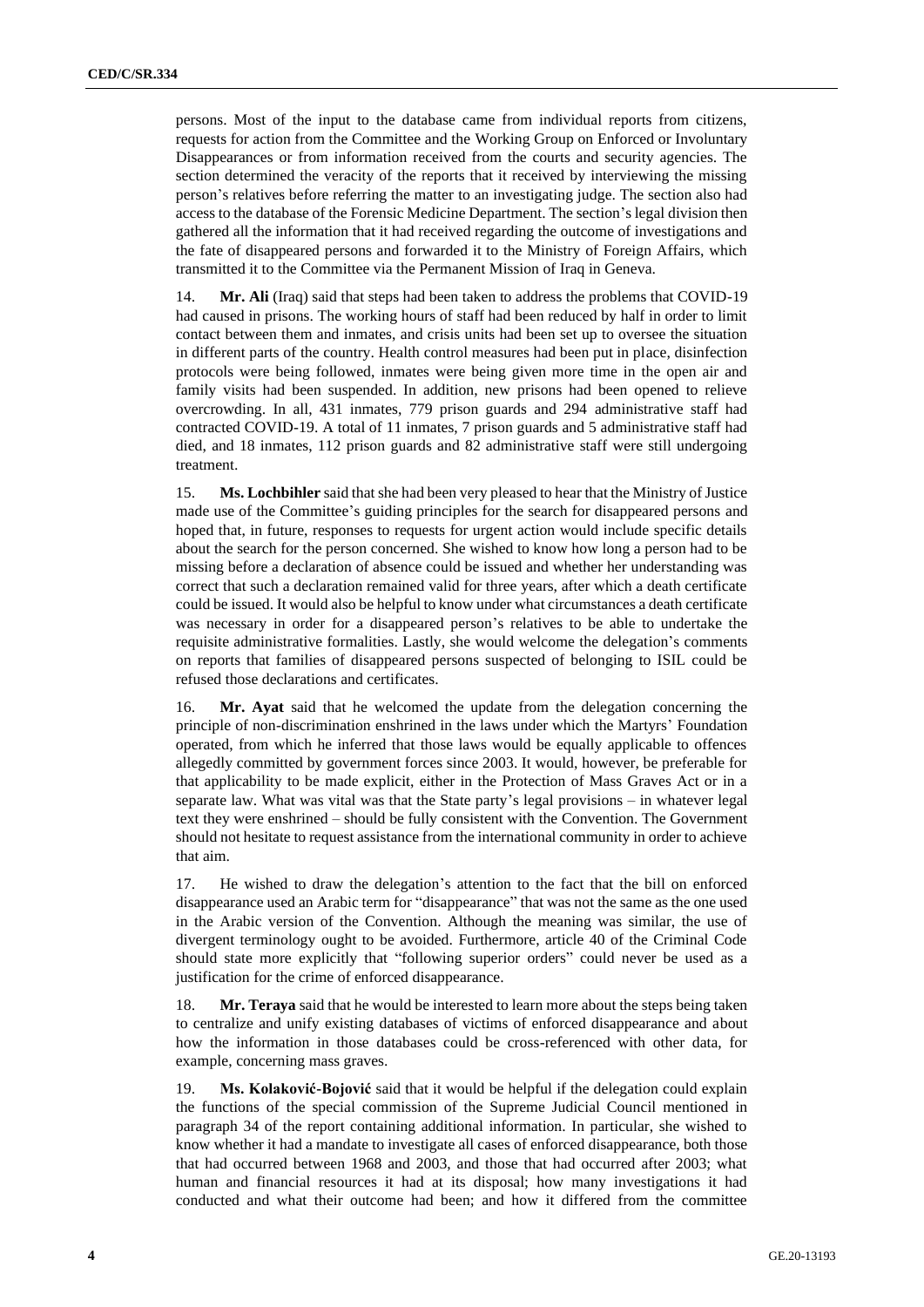established pursuant to Diwani Order No. 46 of 2018, mentioned in paragraph 35 of the report.

20. **Ms. Villa Quintana** said that she wished to know whether victims of offences of enforced disappearance committed after 2003 had been offered all the forms of reparation listed in article 24 (5) of the Convention. Were there any plans to amend the provision in the Code of Criminal Procedure whereby responsibility for compensating victims lay with the perpetrator of an offence and not with the State?

21. **Mr. Baati** said that he would like to receive confirmation from the delegation that the procedures relating to search and investigation operations were clear and conducive to preventing the recurrence of enforced disappearance in the future. It would also be helpful to know whether the committee established pursuant to Diwani Order No. 46 of 2018 dealt only with cases concerning persons in areas liberated from terrorist groups and whether it cooperated with the special commission of the Supreme Judicial Council.

22. **Mr. Abdulsattar** (Iraq) said that, under the Personal Status Act, persons who had been missing for more than three years were considered to have died. It was for the family of missing persons to take the procedural steps necessary to have them declared dead, after which they could claim all the rights and privileges to which they were entitled under Iraqi law. In cases of enforced disappearance where the victims were thought to be dead, the courts normally issued a death certificate after two years.

23. **Mr. Dawood** (Iraq) said that the Prime Minister had recently taken part in a meeting on the subject of the recent demonstrations. The issue of the disappeared demonstrators was a priority for the Government, which was taking appropriate follow-up action. Many cases had been opened and were being pursued in cooperation with national and international human rights bodies, including the Office of the United Nations High Commissioner for Human Rights (OHCHR). The Government was not shying away from the issue: it had examined numerous cases with the assistance of civil society organizations, held regular meetings with victims' families and recorded their testimonies. Searches were being conducted in the hope of finding victims alive. Despite the trying circumstances in which the authorities were working, the right of defence was respected, and investigations took place without interference.

24. **Ms. Rashid** (Iraq) said that 2,298 families of disappeared persons were covered by the Social Protection Act (Act No. 11 of 2014). The Ministry of Labour and Social Affairs had set up a special working group to conduct visits to victims' families, particularly those belonging to the Yazidi community, in order to ensure that they were receiving the social benefits to which they were entitled. According to data collected by the Ministry, upward of 1,500 persons were currently in receipt of such benefits. All the necessary precautions had been taken to ensure that those visits could continue during the local lockdowns imposed to curb the spread of COVID-19.

25. **Mr. Khalifa** (Iraq) said that the committee established pursuant to Diwani Order No. 46 of 2018, which was chaired by a judge from the Supreme Judicial Council, was composed of representatives of all government ministries. It was currently tasked with searching for missing and disappeared persons in the governorates liberated from ISIL. The judiciary, by contrast, had a mandate to investigate cases of enforced disappearance, identify victims and conduct trials, as appropriate. At a given point in time, competence for investigating offences of enforced disappearance had been transferred from the committee to the special commission. Both entities had continued to cooperate effectively during the handover; the committee had transmitted all the complaints that it had received to the special commission, which was in the process of examining their veracity and admissibility. The special commission dealt with cases of enforced disappearance that had occurred during the period between 2003 and the present day, and not only until 2013, as had been the case with the committee. Comprehensive information on the status of cases, which included the outcome of investigations, was submitted to the special commission. He wished to clarify that some of the complaints of enforced disappearance filed with the special commission actually concerned members of ISIL, whose families had withheld that information in order to prevent them from being brought to justice. The special commission's investigators worked diligently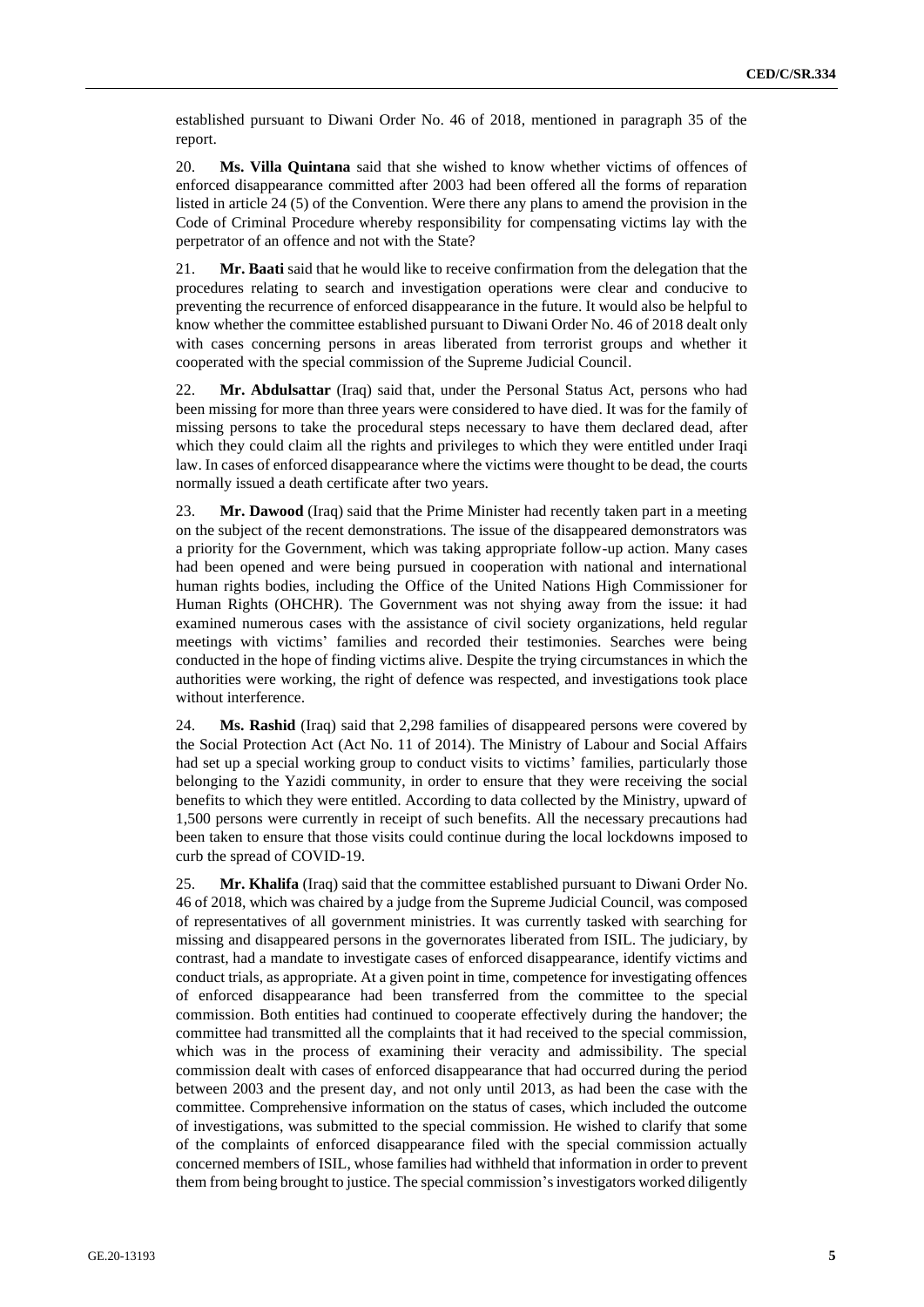to discover the truth about the circumstances of cases of enforced disappearance, locate the victims and communicate their findings to the victims' families.

26. **Mr. Hmud** (Iraq) said that the bill on enforced disappearance prescribed a number of penalties for perpetrators, including officials who were involved in committing the offence, whether by failing to record information, recording false information or by another means. Victims of enforced disappearance were entitled to compensation and reparation; the applicable rules were clear and aligned with relevant legal texts and the Constitution. The Iraqi Supreme Criminal Tribunal Act defined enforced disappearance as a crime against humanity. Victims of enforced disappearance also had the legal right to file a civil suit before the Iraqi courts.

27. **Mr. Mahdi** (Iraq) said that the Ministry of Defence abided by the constitutional principle according to which arrests and detentions could take place only in specified establishments. It operated one prison, namely, a pretrial detention centre located at one of the country's airports, which was administered by the military authorities. The centre was subject to routine inspection by the committee responsible for prisons within the Ministry's human rights department and received regular visits from national and international bodies, including the parliamentary committee for human rights and OHCHR. He wished to recall that the centre's administrators had received two letters from OHCHR congratulating them for having successfully fulfilled their human rights obligations. The centre was equipped with a fully fledged investigation team comprising an investigating judge, four investigators and a prosecutor, all of whom were involved in examining cases. No civilians could be held in prisons or pretrial detention centres intended for military personnel; any failure to comply with that prohibition was punishable by law.

28. Complaints of enforced disappearance were often filed via the Ministry's dedicated hotline. Between 2018 and 2019, a total of 110 such complaints had been received. After their examination, it had transpired that 48 of the alleged cases of enforced disappearance reported concerned persons wanted on terrorism charges or on suspicion of terrorism. The general measures taken by the Ministry to prevent enforced disappearance included the conduct of unannounced visits to all detention centres in Iraq and the setting up of hotlines and an email address for reporting violations. Military authorities in particular were required to provide visiting teams with a written confirmation to the effect that they were not holding persons in a place of detention other than that officially declared, and to supply an electronic copy of the register of detainees to the Ministry so that it could verify that no civilians were being held there and that the pretrial detention limit of 24 hours was being respected. All military units included a human rights officer who had a duty to record any complaints or violations.

29. **Mr. Al-Mandalawi** (Iraq) said that the period of time that had to elapse before a missing person could be considered to have died had been addressed in a decision issued by the Court of Cassation in 2018. In cases of enforced disappearance, that period of time was two years.

30. **Mr. Abid Ghanim** (Iraq) said that the section for missing persons within the Ministry of Justice received requests for action in respect of disappeared persons from the International Commission on Missing Persons and the Ministry of Foreign Affairs. Those requests were duly examined in cooperation with security and judicial bodies. As part of that process, relevant information, which included the personal data of persons located in mass graves collected by the Martyrs' Foundation and the data collected by the Forensic Medicine Department, was gathered and cross-checked against that contained in the databases of other ministries. The fact that the mass graves holding the remains of persons disappeared and killed by ISIL had only recently been uncovered had hampered the Ministry's efforts to combat enforced disappearance. Moreover, the reluctance of some of the victims' family members to give DNA samples had hindered the cross-checking of data and, as a result, the identification of remains.

31. **The Chair** said that he wished to remind the delegation that it had 48 hours within which to submit additional written responses, in English, to any questions that remained pending.